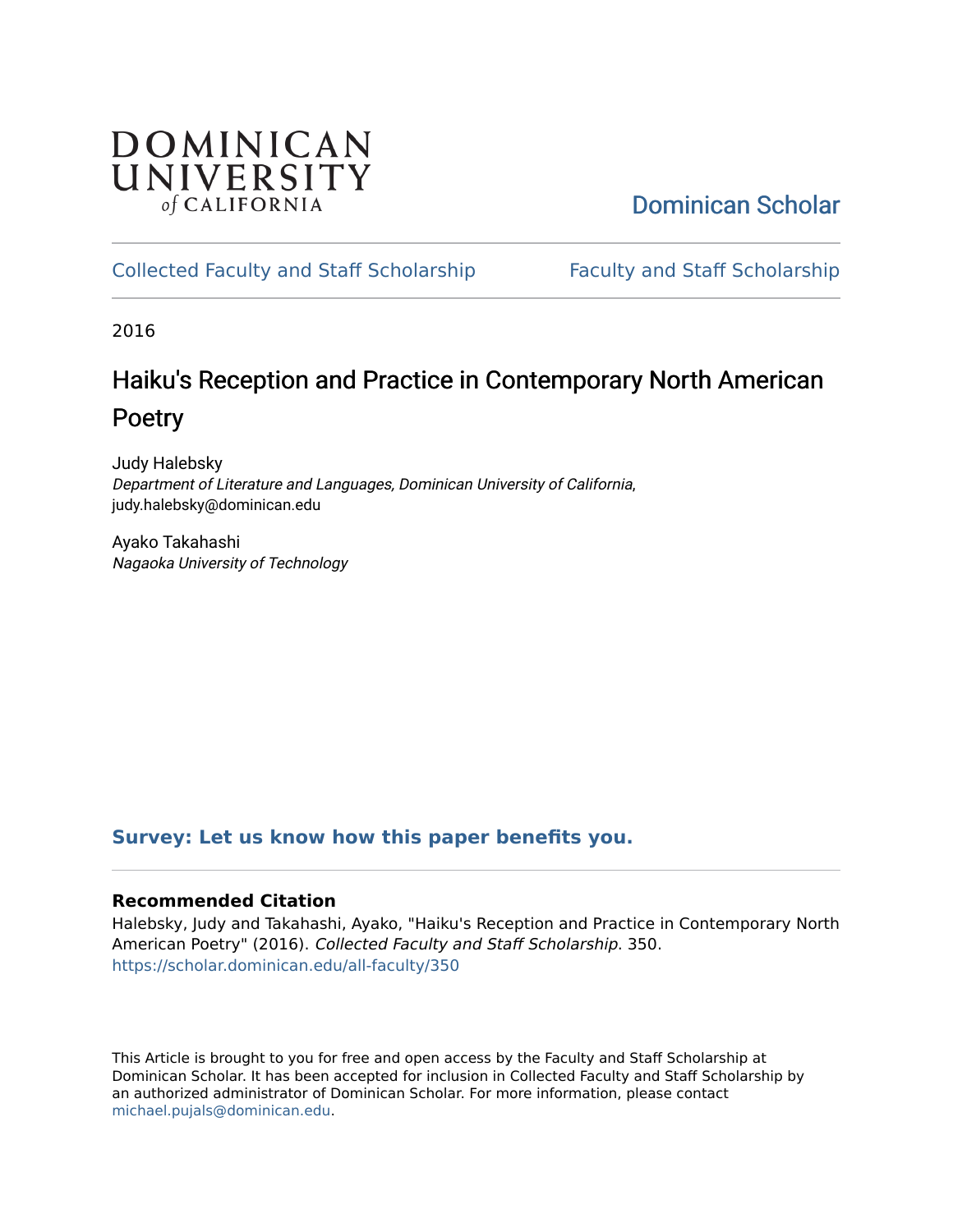### Haiku's Reception and Practice in Contemporary North American Poetry

Ayako Takahashi and Judy Halebsky

Part 1: The Translation and Reception of Haiku

In the Meiji Restoration of 1868, the Meiji government implemented a wealth and military strength policy. This policy invited employed foreigners from western countries to Japan in order to modernize the nation by importing western laws, technologies and systems. Through these employed foreigners, Japanese literacy and literature were abruptly introduced into western countries. The translation of haiku in French influenced Symbolist poets and the translation in English also greatly influenced Imagist poets in England and the United States. The term haiku, it has been used since Shiki Masaoka. Before him, the words of haikai and hokku were brought into use in western countries. The term haikai comes from a form of collaborative poetry called haikai renga or in shortened form, simply renga. A renga that is thirty-six verses long is called a kasen. Matsuo Basho developed haikai renga and made the first verse, hokku independent and highly established. Later, haiku was established as the Japanese fixed form of verse which contains 5-7-5 syllables and a kigo season marker. Shirane Haruo begins his book titled Traces of Dreams, "Interest in Mastuo Basho (1644-94), perhaps the best known Japanese poet in both Japan and the West, is driven by a large population," and "the translation of Basho's poems and travel literature, especially Narrow Road to the Interior (Oku no hosomichi) have been repeatedly translated into English."(Shirane 1) Shirane writes about Basho further.

His popularity is such that a book containing a hundred different English translations of the frog poem has been translated. For many American school children, haiku—or some English variant of it—is their first exposure to poetry, if not to creative composition. In this global age, haiku may in fact be Japan's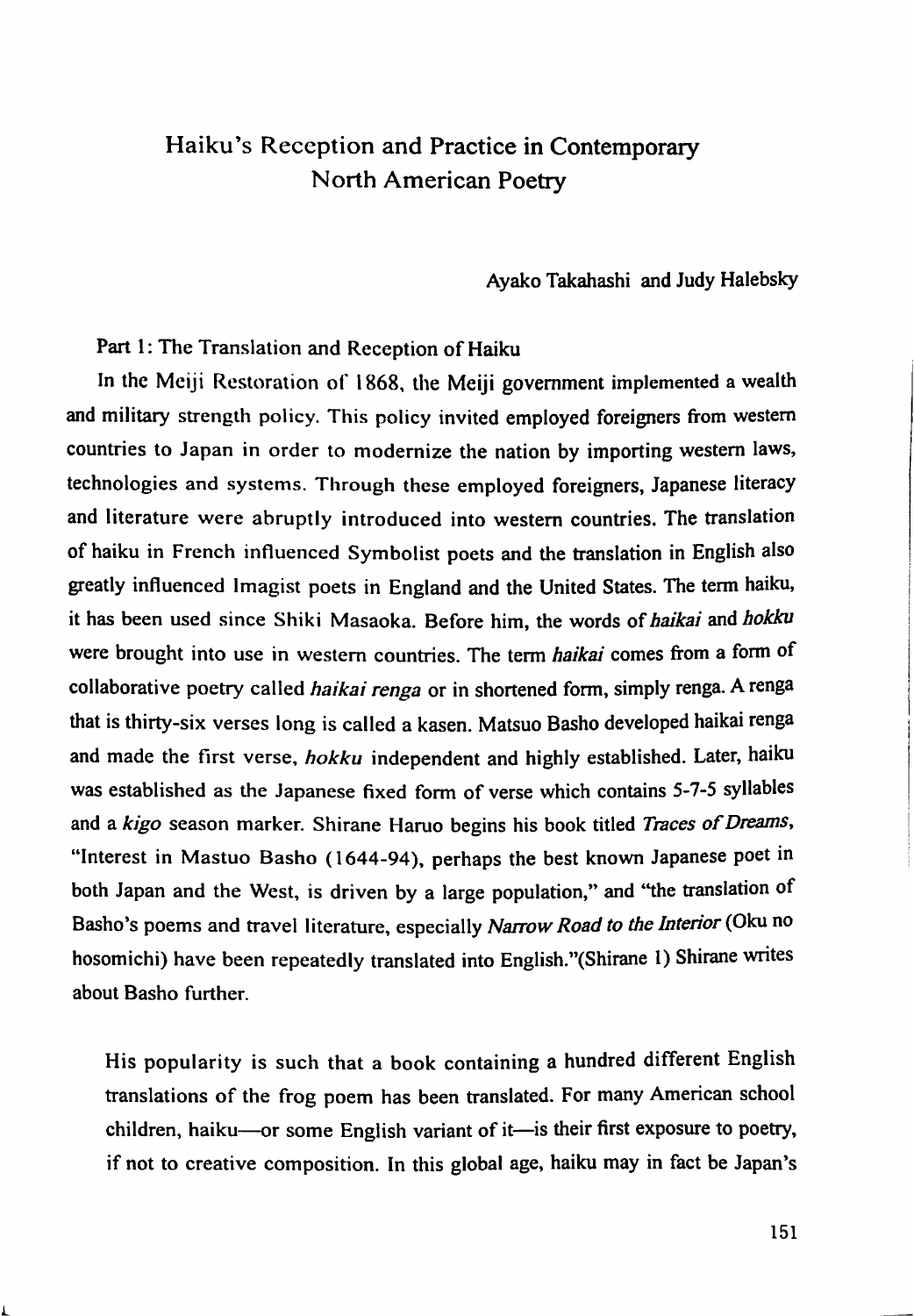most significant literary export. (Shirane 1)

As Shirane points out, there are many translations of Basho and in today's schools American children bravely and freshly write haiku. Haiku went across the ocean more than one hundred years ago and it can be considered, "Japan's most significant literary export."

This article traces the chronological development of haiku translation, which includes Imagism and haiku, the transitional period around the 1950's, the emergence of English Haiku and contemporary haiku practice. To examine the influence of haiku in contemporary American poetry, the discussion includes west coast free verse poets whose work draws from Basho's haiku in different ways.

As Shirane points "The western reception of haiku and of Basho's poetry, which has been deeply influenced by modem Japanese approaches to haiku, has been even more deeply colored by subjective/ objective critical discourse, particularly as a result of the Imagists, who appeared in the 1910s, and the North American haiku movement, which emerged in the 1960s." (Shirane 41) The Imagists were a small group of English and American poets—Richard Aldington, H.D. Ezra Pound, Amy Lowell, D.H.Lawrence, John Gould Fletcher, F.S.Flint, William Carlos Williams and others. In March of 1913, F.S. Flint advocates the rules of Imagism in his, "Doctrine of the Image."

- 1. Direct treatment of the "thing," whether subjective or objective.
- 2. To use absolutely no word that did not contribute to the presentation.
- 3. As regarding rhythm: to compose in sequence of the musical phrase, not in sequence of a metronome. (Johns 129)

Doctrine of the Image" seems to relate with the rules of haiku. "Direct treatment of the 'thing" evokes or connects to the fresh images in haiku. "To compose in sequence of the musical phrase" also indicates a breaking of the rules of western fixed form verse and moves into the free verse. At the same time, this is reminiscent of 5-7-5 syllable structure. The doctrine suggests stressing both "concentration,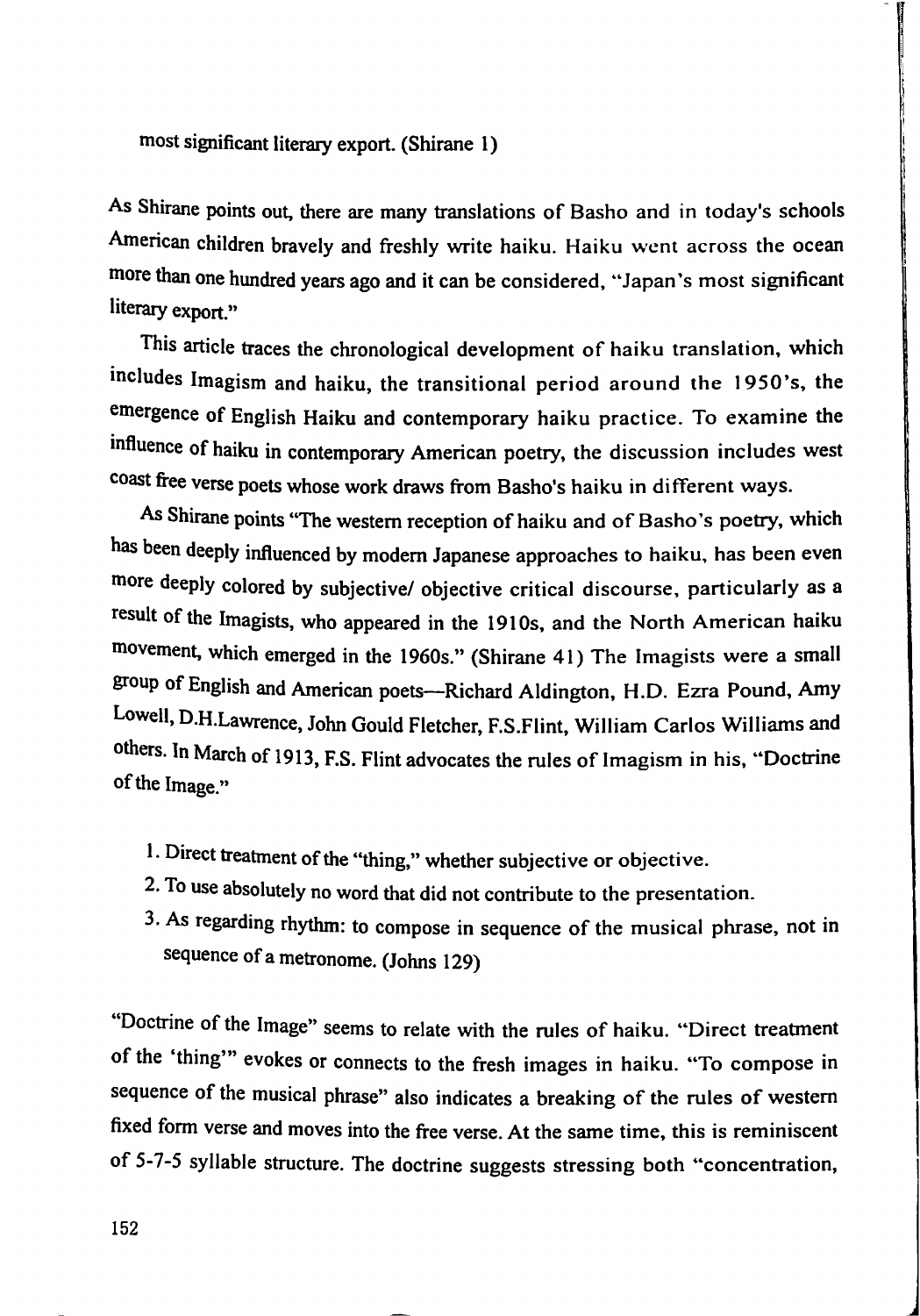directness, precision" and "visual, dominant image or succession of related images." (Shirane 42) The next quotation is the short poem by Pound based on the poem of Moritake Arakida, "in a station of the Metro."

In a Station of the Metro

The apparition of these faces in the crowd: Petals on a wet, black bough. (Pound 95)

The relationship between this poem and Moritake's has already been discussed so I will not mention it here. The poem is divided into two parts. One part is "an abstract or at least relatively visualized statement." (Miner 173) The second part is "petals on a wet, black bough." In this simple form two images are overlapped. As Minor points out, this creates "discordia concors" which is a unity achieved through combining disparate or conflicting elements. Pound uses the super-pository technique. Donald Keene writes about Japanese poetry in his book titled *Japanese* literature: An Introduction for Western Readers and briefly explains how the two elements are combined.

the haiku, for all its extreme brevity, must contain two elements, usually divided by a break marked by what the Japanese call a "cutting word" (kireji). One of the elements may be the general condition—the end of autumn, the stillness of the temple grounds, the darkening sea—and the other the momentary perception. The nature of the elements varies, but there should be the two electric poles between which the spark will leap for the haiku to be effective; otherwise it is no more than a brief statement. That is the point which has been missed by such Western imitators of the haiku form as Amy Lowell, who saw in the haiku its brevity and suggestion, but did not understand the methods by which the effects were achieved. (Keene 40-41)

Keene mentions that there are two elements: "the general condition" and the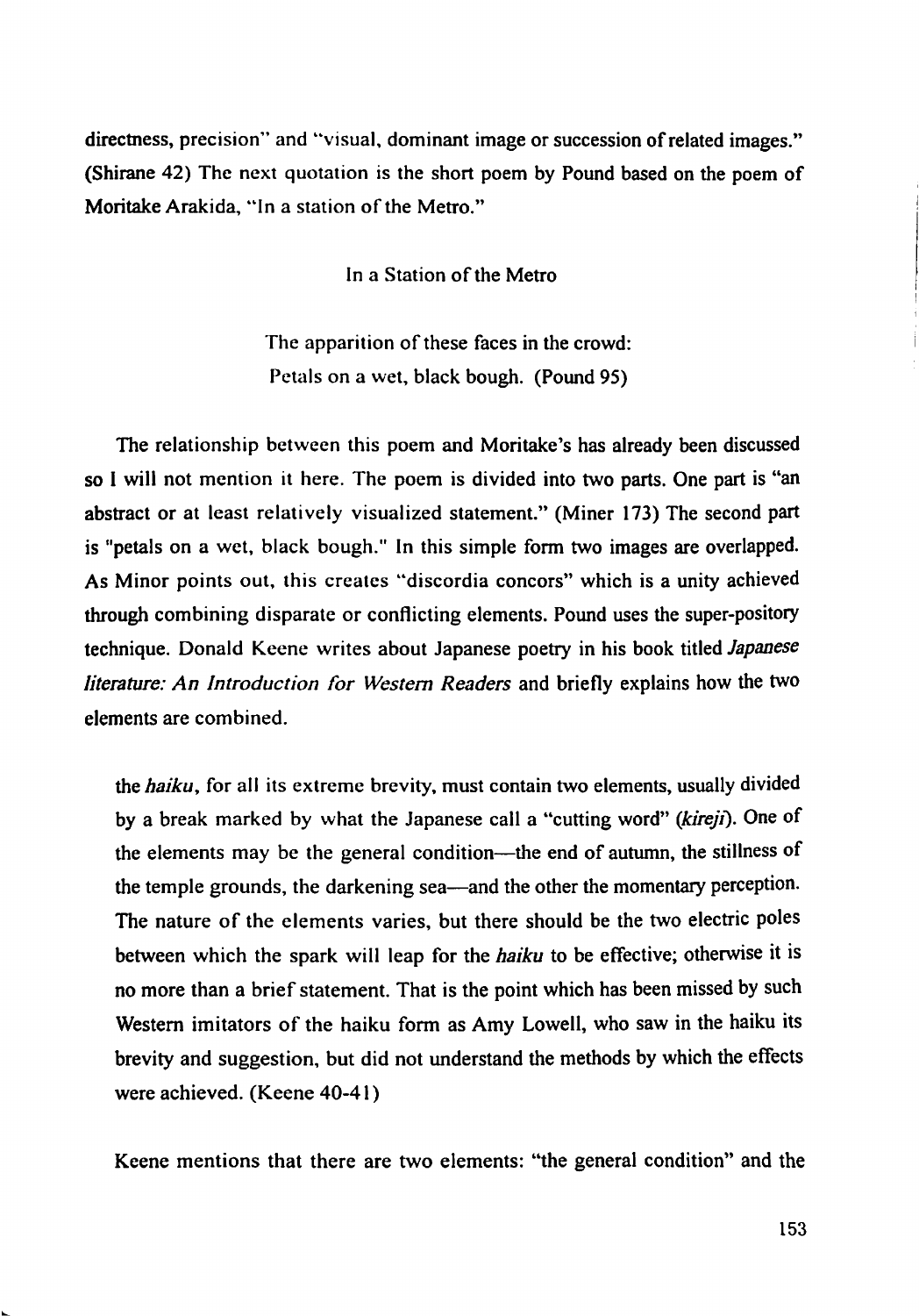"momentary perception." He emphasizes that "there should be the two electric poles between which the spark will leap for the haiku to be effective." Keene also cites Lowell's "A Lover" and "To a Husband." Lowell read and found inspiration in Lafcadio P. Heams' stories. She wrote haiku based on some of his stories. Keene criticizes Lowell's poem arguing that "the words are poetic, but the verses do not have the quality of haiku." As the Imagists populaized haiku, some Western poets imitated the haiku form but it was difficult to follow the haiku rules and write their own haiku.

Next, I will discuss the other example of an Imagist poet, Williams, He advocated for a concept of images that corresponds with haiku as, "no ideas but m things." This concept still informs contemporary American poets. Williams was influenced by pictures, wrote his poems like pictures and went on to advocate for objectivist poetry.

> THE RED WHEELBARROW so much depends upon

a red wheel barrow glazed with rain water

beside the white chickens. (Williams 277)

"THE RED WHEELBARROW" is a short free verse without a 5-7-5 syllable count that has a contrast of the colors of red and white. In keeping with Keene's guidelines, the general condition is "a red wheel barrow" and "beside the white chickens" and the momentary perception is "gazed with rain water," The relationship between "a red wheel barrow" and "gazed with rain water" is so momentary that it

154

an dia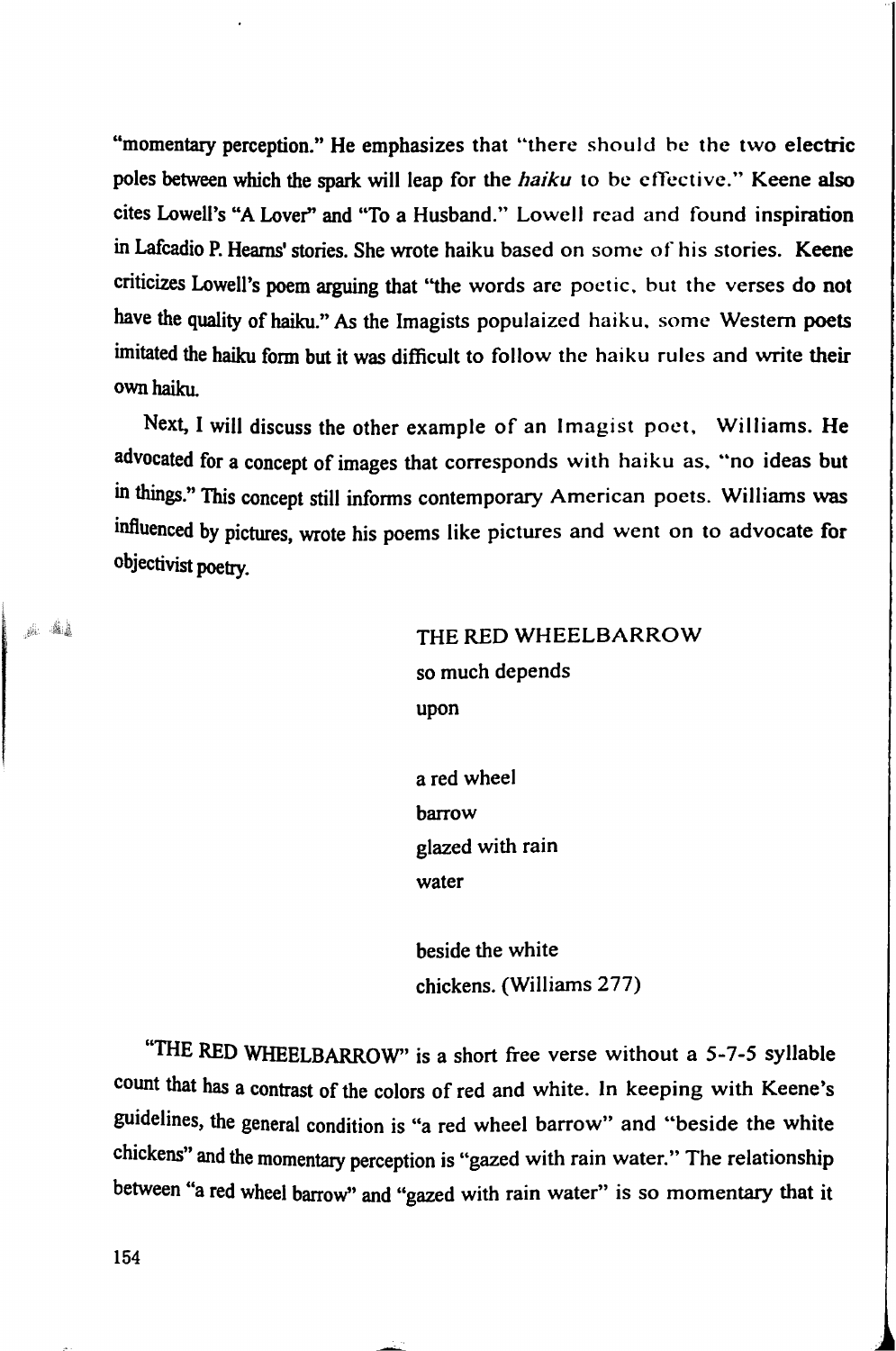evokes the haiku form. However, Williams only depicts the objects directly as what he saw and does not address cultural elements such as Zen. Interestingly, Williams' approach to images is similar to Shiki's technique of sketching. Next, I'd like to examine how haiku is translated after the Imagists.

After the Imagist movement, Kenneth Yasuda, Haloid.G.Henderson, and R.H.Blyth bring haiku into a phase referred to as the transitional period, which leads to the starting of English haiku. Yasuda handed in his dissertation about haiku to Tokyo University in 1955 and published later The Japanese Haiku: Its Essential Nature, Histories, and Possibilities in English, with Selected Examples. In his book Yasuda asks, "Do the English-speaking people understand haiku?", "Do they write haiku in English?", "Do the English haiku have any form?" He answers and writes "[M]y purpose, then is to try to see and explore the possibilities of haiku in English by analyzing its nature and its unifying aesthetic principles so that we can understand it (Yasuda xvi) Yasuda's great achievement is the definition of the haiku moment, "A haiku moment is a kind of aesthetic moment—a moment in which the words which created the experience and the experience itself can become one. The nature of a haiku moment is anti-temporal and its quality is eternal, for in this state man and his environment are one unified whole, in which there is no sense of time." (Yasuda 24-25) Understanding the haiku moment allows English-speaking people to write haiku by stressing both related images and awareness of "momentary perception." Blyth's accomplishment is to introduce the English-speaking writers with a basic knowledge of haiku to more sophisticated aspects of haiku. Through Blyth's four-volume Haiku, Jack Kerouac, Allen Ginsberg, and Gary Snyder, who are considered part of the Beat Generation of the 1950's and the 1960's learned haiku. Blyth teaches haiku as Zen and the Beat poets all read his books. With the popularity of Zen in the United States, Blyth's books were considered to be the "bible" for haiku lovers. The following is quoted from Blyth's Haiku Volume  $1$ .

Haiku are to be understood from a Zen point of view. What this is may be gathered more or less directly from this volume, and perfectly because indirectly from the verses themselves. (Blyth iii)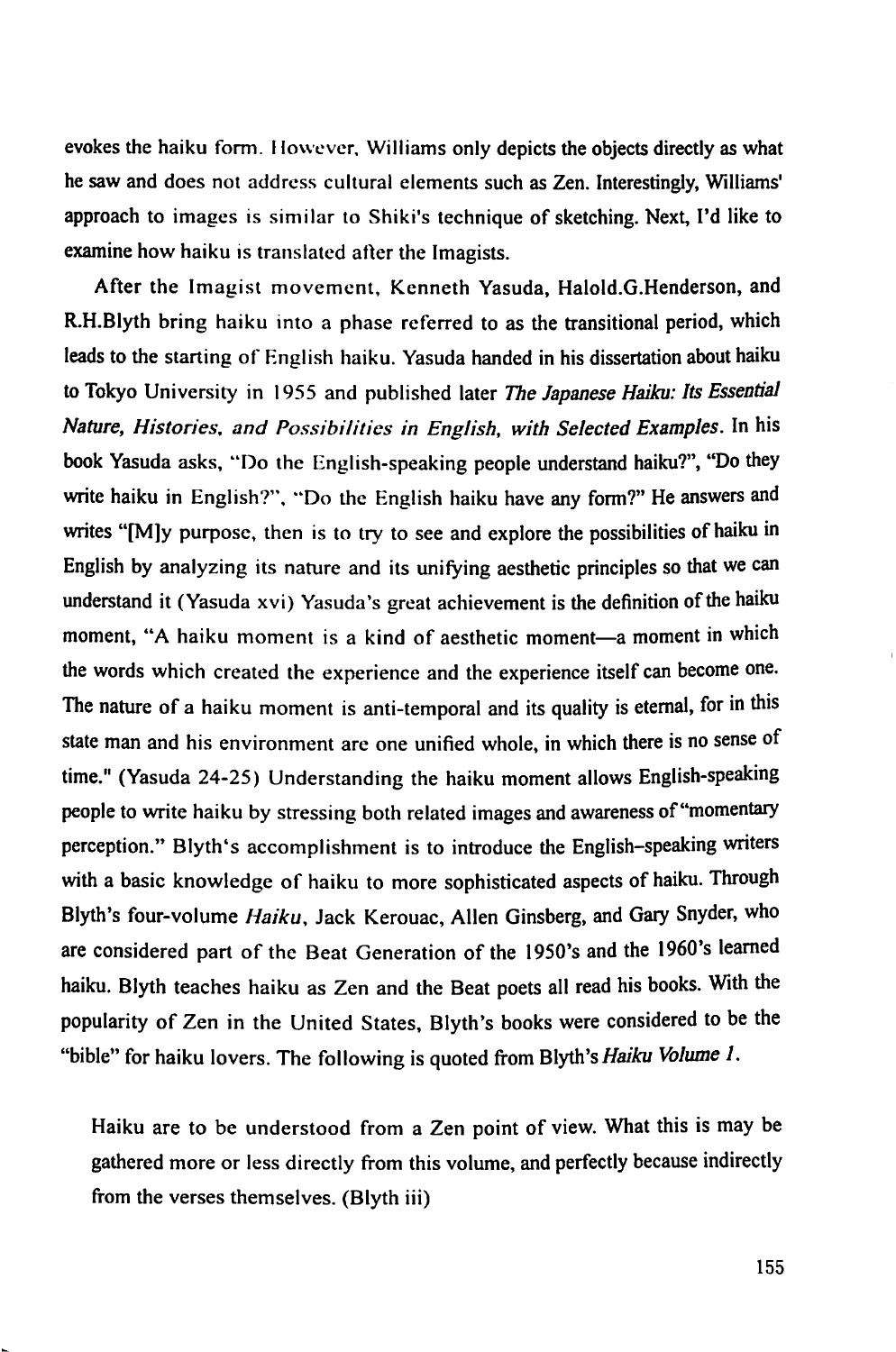This quotation allows us to understand haiku from Zen and shows that Blyth's Haiku "brings the classical traditions of haiku and Zen to the West." (Haiku Volume 1, xii) Haiku reaches the West coast poets through Kenneth Rexroth and Gary Snyder, who leaned Zen from D.T.Suzuki. Kerouac is said to he a pioneer of the American Haiku movement He wrote more than one hundred haikus in his notes from 1956 to 1966. Kerouac made the term haiku plural in English. The characteristic of his haiku is clear images because he corresponds haiku to pictures. Wishing to write correct haikus, he writes his novel, *The Dharma Bums* dedicated to Han Shan( 寒山). In his novel there is the scene that Japhy Ryder reads haiku. Japhy personifies Gary Snyder and "a new hero of American culture."(The Dharma Bums 29) Japhy quotes Shiki's "The Sparrow hops along the veranda, with wet feet." This novel was read not only 'n the United States but also all over the world. The American haiku movement sained attention because of this novel. Kerouac writes the following symbolic haiku:

> In the chair I decided to call Haiku By the name of Pop (Book of Haikus, xxxii)

This symbolic haiku does not follow the rules of kigo and 5-7-5 syllables. kerouac writes haiku freely and as a parody mixed haiku and senryu. His symbolic haiku above is evidence that Japanese traditional culture was received as a "pop" Of popular culture in North America. Though this was also called Beat Generation Haiku later, Kerouac's "pop" points to the counter culture that arose in the 1960's in the United States.

Mother example is an African-American novelist, Richard Wright, who wrote 817 haikus late in his life. After his death, *Haiku: This Other World* was published. Surprisingly, Wright keeps to the rules of haiku and writes haiku with 5-7-5 syllables and kigo.

> In the silent forest A woodpecker hammers at

> > **AN**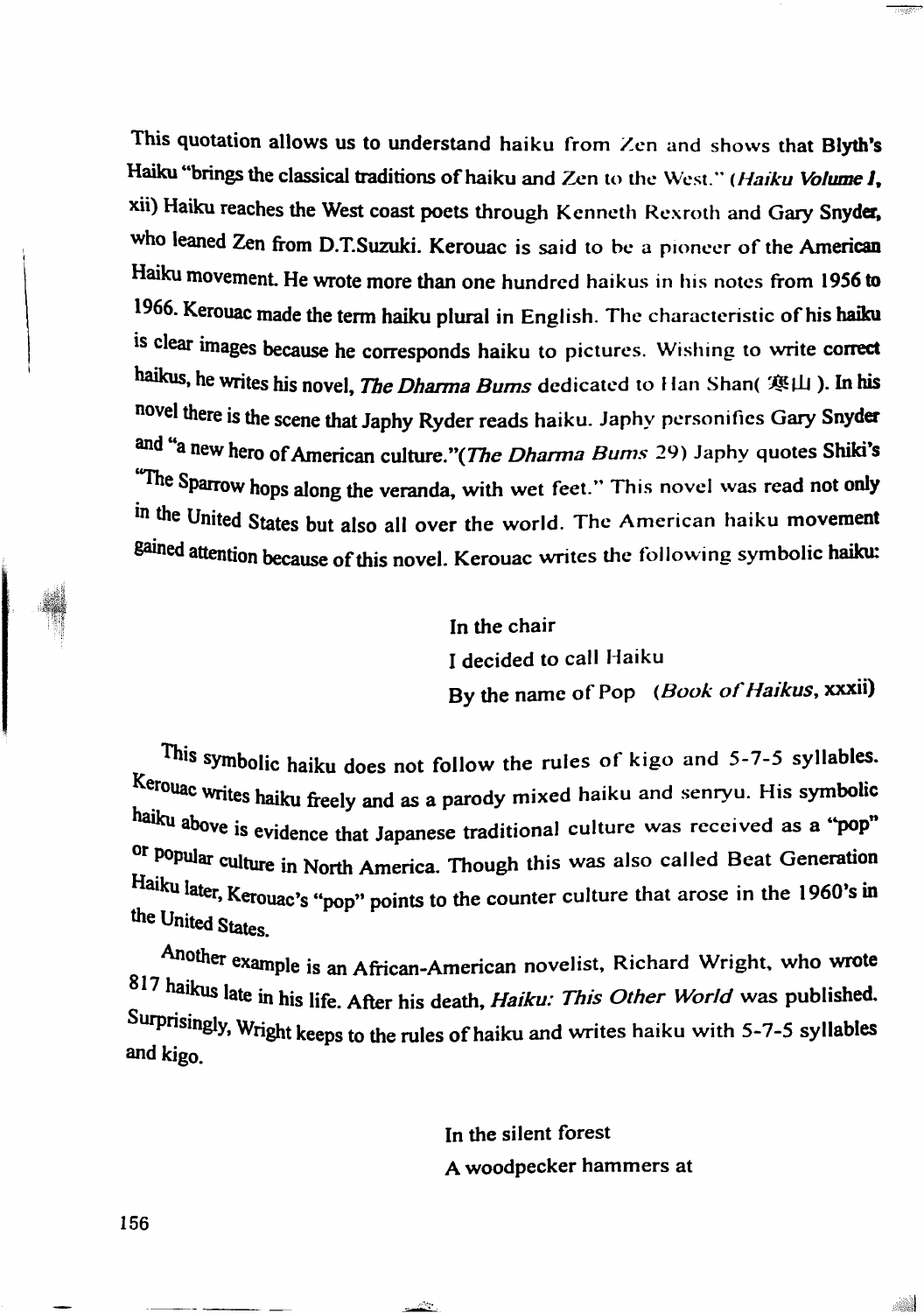As with many of Wright's haiku, this haiku exhibits his precise observation and his exquisite sensitivity, it also evokes Basho's frog poem. Hakutani writes "Wright depicted nature in his haiku is point of view he had acquired from Buddhism." (Hakutani 110) Wright was interested in Japanese culture and came to understand the similarity between African religion and Zen.

An American poet, Robert Hass inquires about why the interest in haiku has so far corresponded with an interest in Zen. The next quotation is related to the problem of aligning the reception of haiku with the practice of haiku.

My personal theory, not especially well-informed, about kigo, is that their origin is shamanic, animist, and ritualistic, that the words for 'winter blast' and 'spring blossoms' and 'summer shower' were intended at one time to call forth the living spirits manifested in those natural phenomena. American poets began to take interest in haiku around the same time at which they became interested in the translation of Native American songs, and the similarity between them was often noted. 1 think the reason is that they bear the traces of a similar fimction. (Hass 306)

For Hass, the function of kigo relates to spirits in the natural world. He points out that while poets were looking toward haiku for inspiration they were also looking toward Native American traditions. This was in the 1950's and 1960's. Many of the Beat poets looked outside of their cultural heritage for philosophical and creative nourishment. One example of this span of influences is Gary Snyder's Turtle Island which incorporates aspects of Buddhism and Native American traditions. Drawing from Native American traditions was later criticized as controlling representations of native communities. Snyder and other Beats, such as Allen Ginsburg went on to become serious practitioners of Buddhism although they were raised in Judeo Christian communities. Hass' comments reflect the spiritual and natural world connection of kigo and the forces that translated and interpreted haiku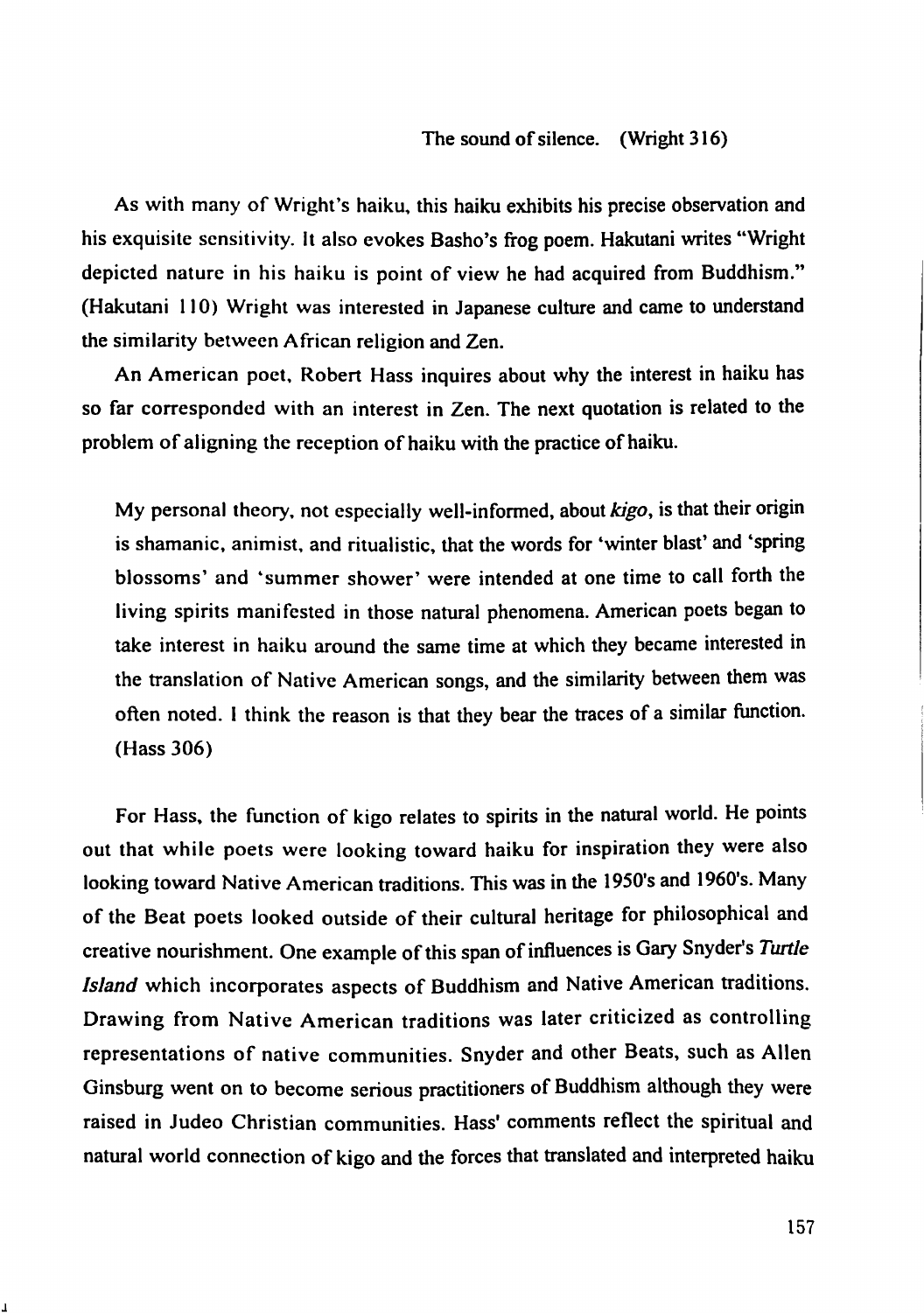in North America particularly modernism and multicuituraiism.

After the transitional period, the next stage for haiku is contemporary haiku practice. Cor Van Den Heuvel encountered haiku through Blyth and Snyder in 1958 and he then brought haiku into contemporary practice. In 1971, he joined the American haiku Association established by Harold. G. Henderson and Leroy Canterman and worked on editing anthologies of haiku for a long time. Finally in 1978 he became president of American Haiku Association and in 2002 received Masaoka Shiki Intemational Haiku Award. Heuvel argues "The Imagists did bring the ideals of concision and clarity into English-language poetry as a result of their partial knowledge of haiku, but the birth of real haiku in English had to wait until the second half of the century." He further points out that "Most early translators were in fact baffled by haiku's brevity and padded out their translations with too many words, trying to explain the haiku instead of just translating it."(Baseball Haiku, xxvii) He concludes that it took more than 50 years to give birth to English Haiku. He notices the difficulties and problems of translating haiku into English specially putting it into seventeen syllables. On the whole, he is doubtful of haiku's earlier translation. For Heuvel, one of the accomplishments of contemporary haiku is creating the new genre, "baseball haiku". The anthology Baseball Haiku includes haiku concerning baseball both for the Americans and the Japanese. For example, Shiki and contemporary haiku poet, Arima Haruo. With its distance from the appreciation of Zen, the birth of baseball haiku is an example of haiku's Americanization.

The Imagists brought haiku to English-speaking and French-speaking people focusing on short poems, related images and super-pository technique. Imagist poets imitate haiku without following the rules of haiku. Some of Williams poems resonant objective sketching that Shiki and his disciple Takahama Kyoshi practiced. Their poems do not contain cultural criteria such as Zen. According to Blyth's four volume books, haiku comes to be understood by Zen. Blyth's view influenced the Beat poets and the haiku of the Beat Generation. Through the practices of Kerouac and Wright, haiku goes into this new stage; haiku is integrated with popular culture in the United States which leads to haiku's Americanization.

158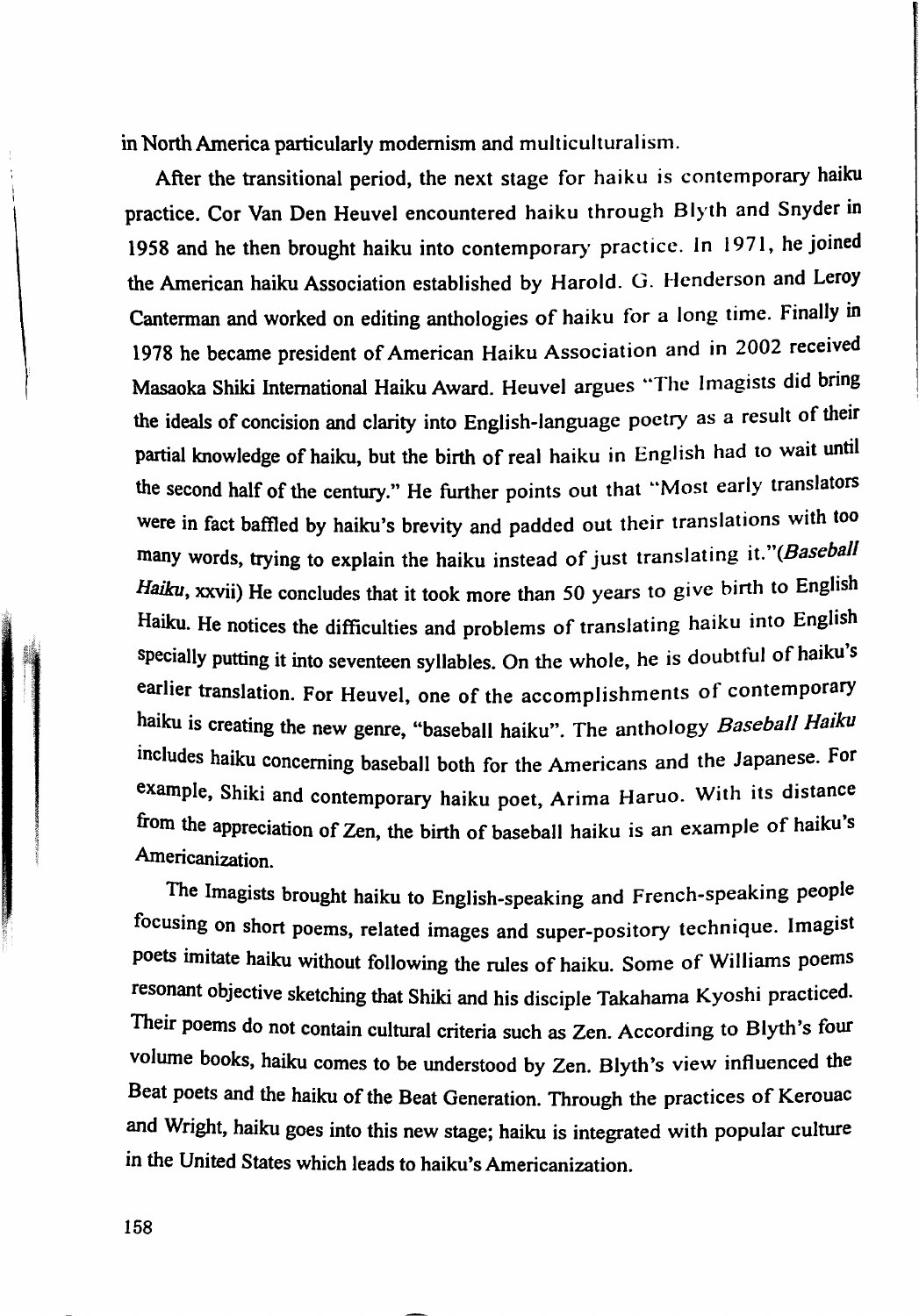#### Part 2: Basho's Haiku in Contemporary North American Poetry

Basho's writings and the tradition of haiku are widely known in a simplified way within contemporary North American literary circles. Specialized groups of haiku writers have a more nuanced understanding of Basho, his writings, and the tradition of haiku. However, conversations and flows of knowledge among haiku poets in North America are somewhat separate from conversations on haiku among free verse poets. The 2013 publication of Haiku in English: The First One Hundred Years from Norton, a major publisher, celebrates the lineage of haiku in English from Ezra Pound and the early Imagists up to poets writing today. The volume includes Jim Kacian's essay. An Overview of Haiku in English that traces the development of English haiku. Kacian names free verse poets as "outliers" to the lineage of English Haiku:

Haiku has also profited from the work of writers who have secured their primary reputations in other forms.... this interest in and contribution to the genre by mainstream posts has continued into the present. Although oftentimes their unfamiliarity with what has been done in the past half-century marks their work as outdated or heavy-handed...(346-7)

The outlier writers that Kacian is naming include what he calls 'mainstream poets' who while writing haiku-inspired work are known largely as free verse poets. Jack Kerouac and Richard Wright are two major writers whose work shows a complex understanding of haiku. They are best known as fiction writers. Their work was not as influential among free verse poets as it might have been had they been best known as poets.

Among free-verse poets, the haiku tradition is interpreted in a variety of ways that include the practice of Buddhism, the study of haiku within Japanese literature, a connection to Japanese culture through travel or family members, and haiku influences through Imagist and Beat poets. Jane Hirshfield comes to Basho's work through a study of Japanese literature and Zen Buddhism. Roy Kiyooka's work in influenced by Wallace Stevens and the Imagist movement as well travel to Japan and Japanese language skills as a Nisei heritage speaker of Japanese, giovanni singleton draws on haiku, Alice Coltrane's music and Tibetan Buddhism to write innovative.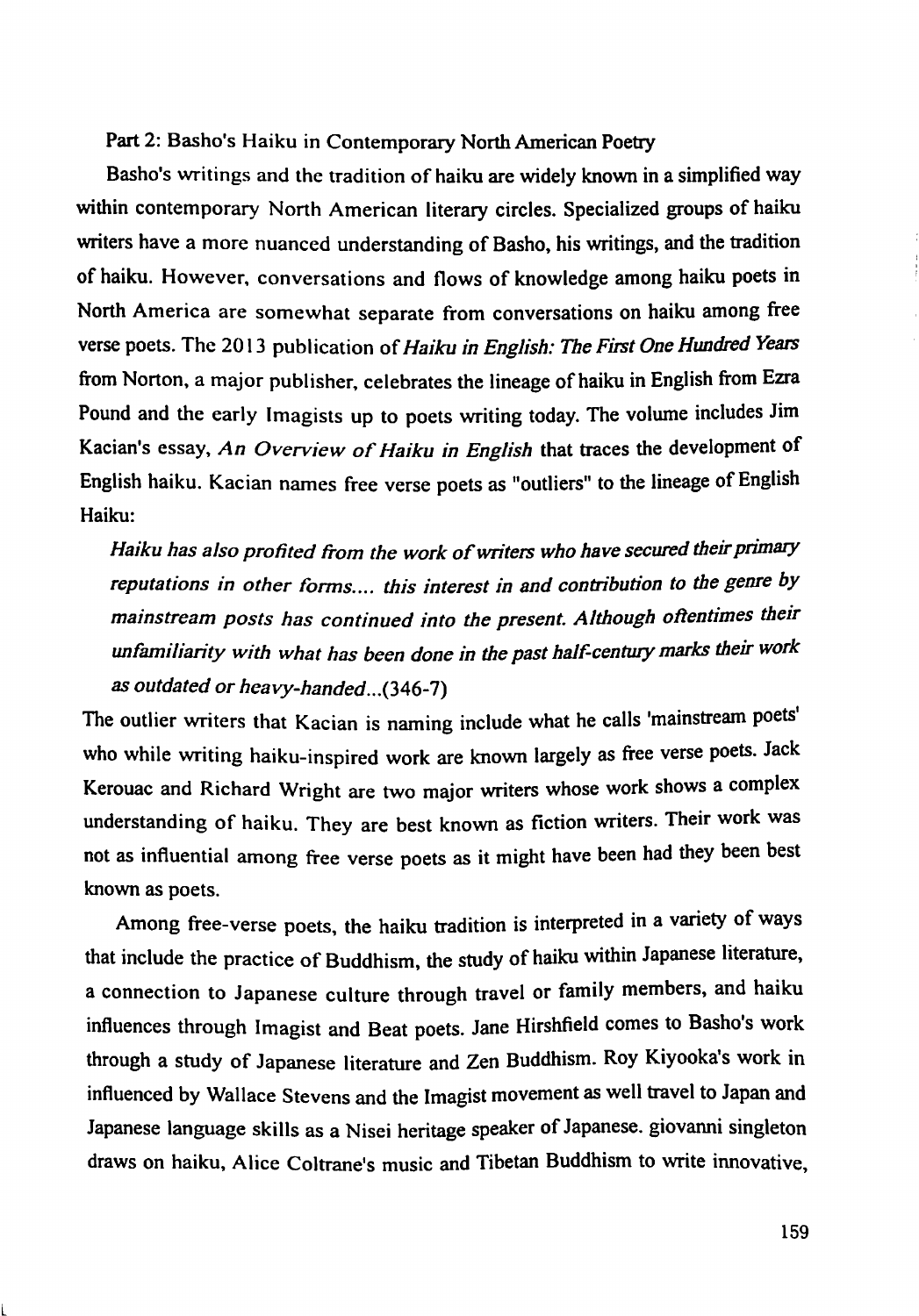free verse poems. The work of these poets connects to the practice of haiku in different ways.

Jane Hirshfield (1953-) is a preeminent contemporary poet. As an undergraduate, she studied Japanese Literature with noh and kyogen scholar Karen Brazell. After graduation, Hirshfield trained extensively in Zen at the San Francisco Zen Center (Harris p 199). Bringing together these experiences, she has written many celebrated volumes of poetry, translated court poetry with Mariko Aratani, and published numerous essays. Evidence of her interest in haiku is found throughout her writings and is particularly evident in her 2011 extended essay, "The Heart of Haiku". Reading translations of haiku and essays on haiku are ways to gain an intellectual knowledge of haiku and Japanese literature. Hirshfield, however, stands out because she has brought this knowledge into her practice of poetry. Her training in Zen has enabled her to embody a creative process informed by the practice of haiku.

In Hirshfield's free verse poems, the influence of haiku is evident. Her poems, precise and spare, often move from exterior image to interior realization. Her 2011 book, Come, Thief, has a series of short poems titled "Fifteen Pebbles." One poem in these series is called "Opening the Hands Between Here and Here". The poem reads:

On the dark road, only the weight of the rope. Yet the horse is there. (Hirshfield 70)

Yhis is a quiet, haunting poem that mixes the image of dark night with the tactile sense the resistance on a rope leading a horse. These simple, straightforward etails, allude to a larger situation. The poem evokes the burdens that we carry and the limits of our human perception. In the dark night are things we cannot see. The weight on the rope offers a sensory awareness of the unknown and the mysterious. This largely suggestive poem fimctions in ways similar to a haiku; it is concise yet expansive and shares insights about our human condition.

For the most part, Hirshfield writes single, short poems that achieve a resonate poetic moment or insight. This reflects writing as a Zen practice in that the poems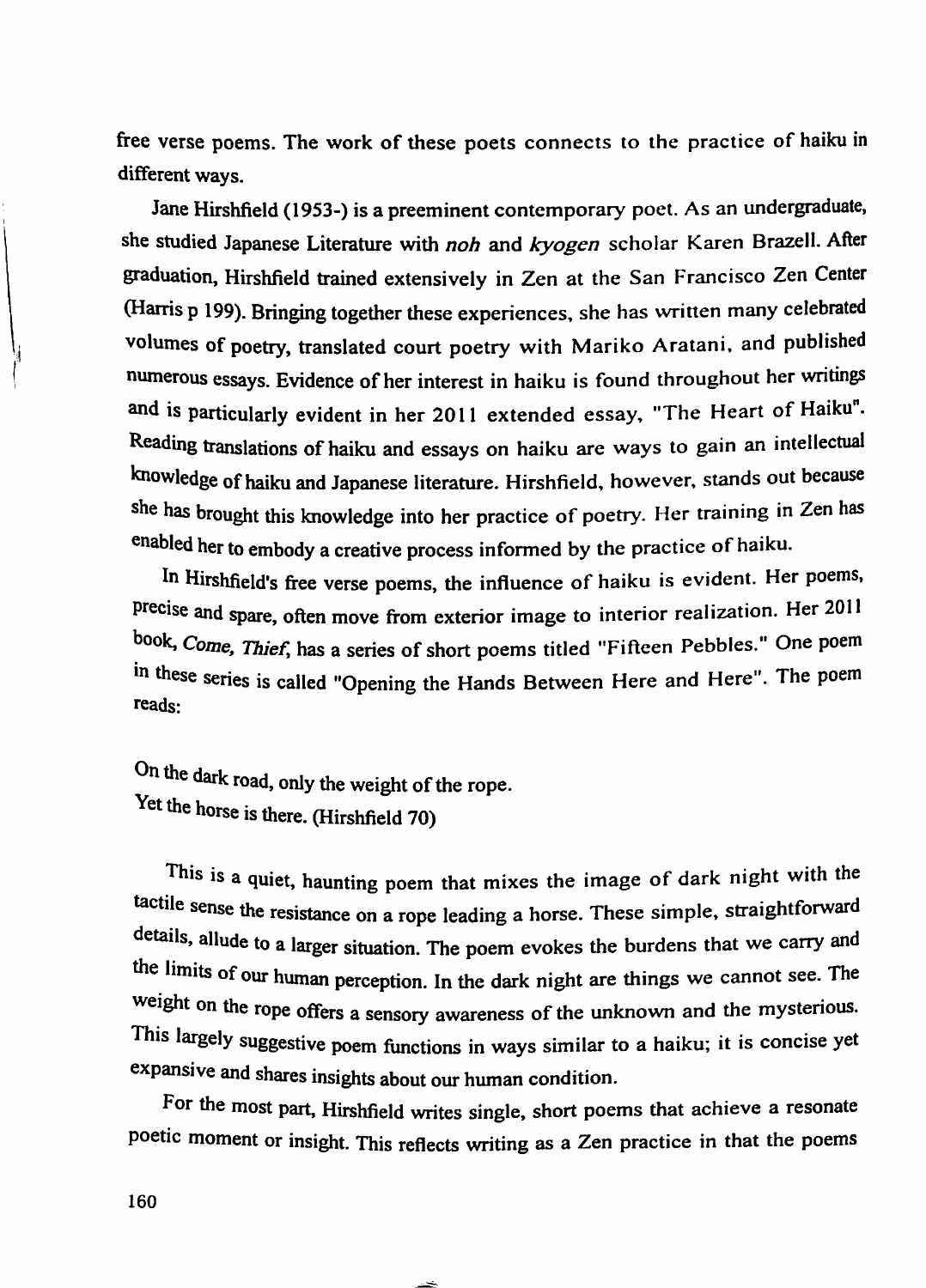are brief moments of experience in the here and now. Hirshfield is a standout example of an American poet who embodies the aesthetics and sensibilities of haiku voiced through free verse poetry. In contact, Kiyooka's work translates other aspects of haiku practice.

Roy Kiyooka (1926-1994) was a painter and poet bom in Canada to Japanese parents. He is most well-known as a painter prominent in the 1970s. With an established reputation, and despite having limited formal education, he landed a job teaching fine arts. As soon as painting was his paid job, he quit painting and focused on writing poetry. He wrote numerous books, many of which have visual and graphic qualities. In contrast to Hirshfield's work, which predominantly focuses on single poems, Kiyooka's books include travel journals in the form of poem sequences that mix verse and prose including  $Kyoto Airs$ , Wheels, and StoneDGloves. Of these, Wheels: A Trip Thru Honshu's Backcountry connects most directly with Basho's haibun travel journals.

Wheels has both formal and thematic connections to haiku. The journal or poem sequence records a trip the poet took with his father and an interpreter in 1969. They traveled from Kyoto to Izumo, Hiroshima, Miyajima and back to Kyoto through Shikoku along the inland sea. The word 'backcountry' in the title, echoes the word oku for interior or rural area in a direct reference to Basho's Oku no Hosomichi or Narrow Road to the Interior. Like Basho's journal. Wheels has descriptive prose sections followed by short lines of verse. Kiyooka created this journal on the trip and revised it for years afterward. In these revisions, Kiyooka maintained the rough, happenstance quality of the writing. Like Basho, Kiyooka writes haiku based on famous, historically significant places, and addresses themes of impermanence. They visit Kintai Bridge in Yamaguchi and Kiyooka writes.

Pictures of the Floating World... Portals of our Passage through it, 1 thought...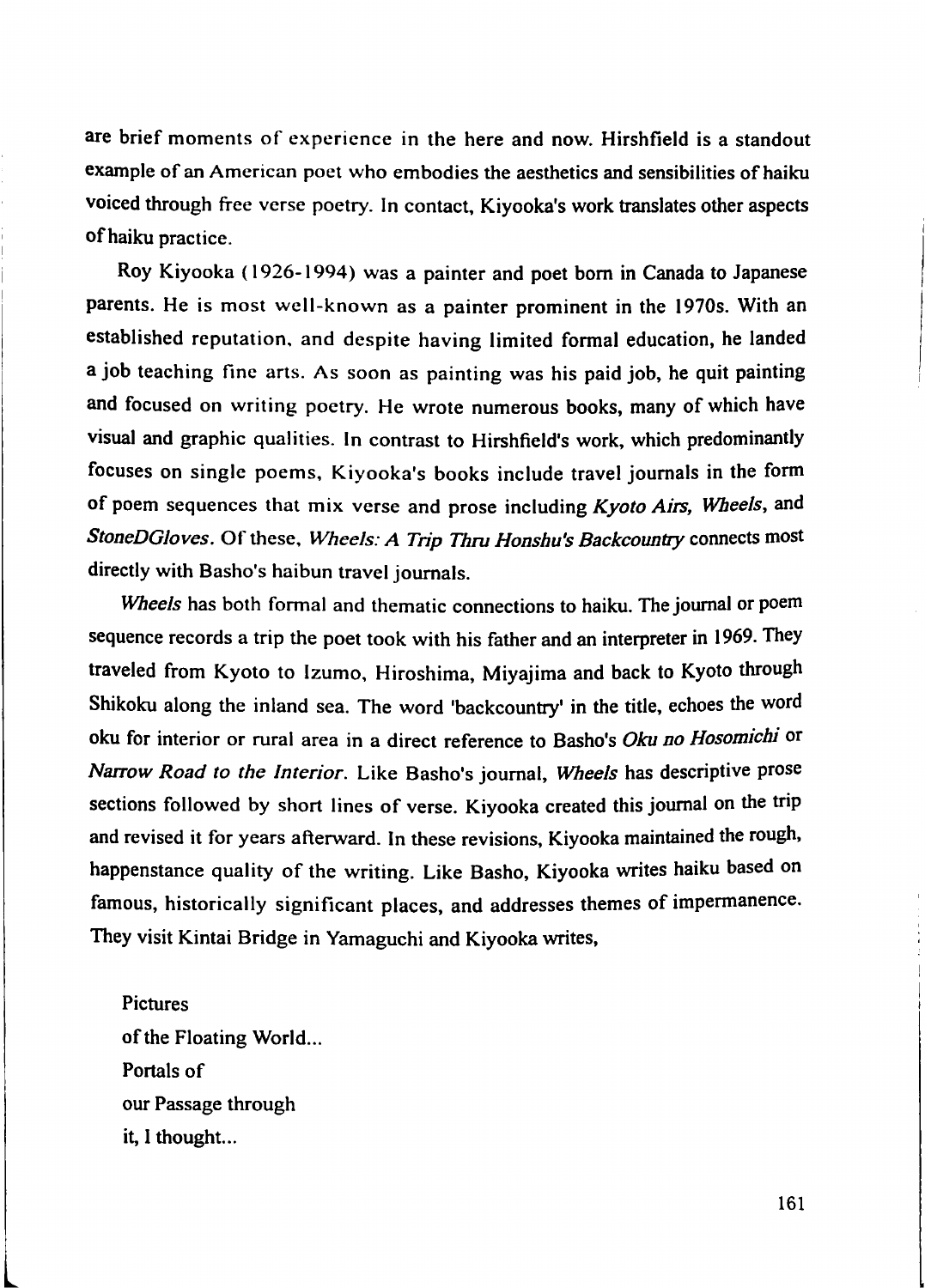winding the film up (Pacific Windows 162)

Like haiku, this short poem has two images, the picture of the floating world and the winding of the film, that contrast in tone and temporality. There is word play on the concept of a picture as both an imagined image and a photographic image. Thematically, the poem addresses impermanence by naming our passage through the world. It also voices resistance to this impermanence by attempting to record or hold onto the present in a picture.

Wheels does not adhere strictly to haiku conventions of season markers and phrase length but it does celebrate the haibun form and a cultivated attention to the poetic moment. Elsewhere in his writing, Kiyooka directly cites Wallace Stevens, a major twentieth century poet influenced by Imagism (Shirane 41). It follows that Kiyooka's writing are shaped by interpretations of haiku in Imagism through Stevens' work and also some familiarity of the formal qualities of Basho's travel journals.

giovanni singleton (1969-) is part of a new generation of west coast poets whose writing is shaped by multiple lineages of American poetry including haiku. She was bom in Richmond, Virginia and moved to California to study poetry. Her work shows the influence of Gary Snyder and the Beat poets. She has studied poetry with Jane Hirshfield and Joanne Kyger. The influence of haiku in her work is subtle and reflects how aspects of haiku have been acculturated into west coast, free verse poetry. She explains, "haiku sentiment is more influential in my work than haiku itself. I'm interested in how haiku has spread out and permeated contemporary poetry. 1 singleton is not concerned with the formal qualities or rules of haiku but rather is interested in the poetic experience created by haiku. Like Gary Snyder, her work brings together multiple faith traditions, singleton's poems reference Buddhism, Hinduism, and Black Baptist faith traditions (singleton 75). Her work also embraces concrete poetry (visual poetry) and music. The influence of haiku is evident in a number of poems in her 2012 award winning book. Ascension.

singleton wrote a series of poems following the death of Jazz musician and spiritual leader Alice Coltrane. Structured as a journal, there are 49 short poems, one

162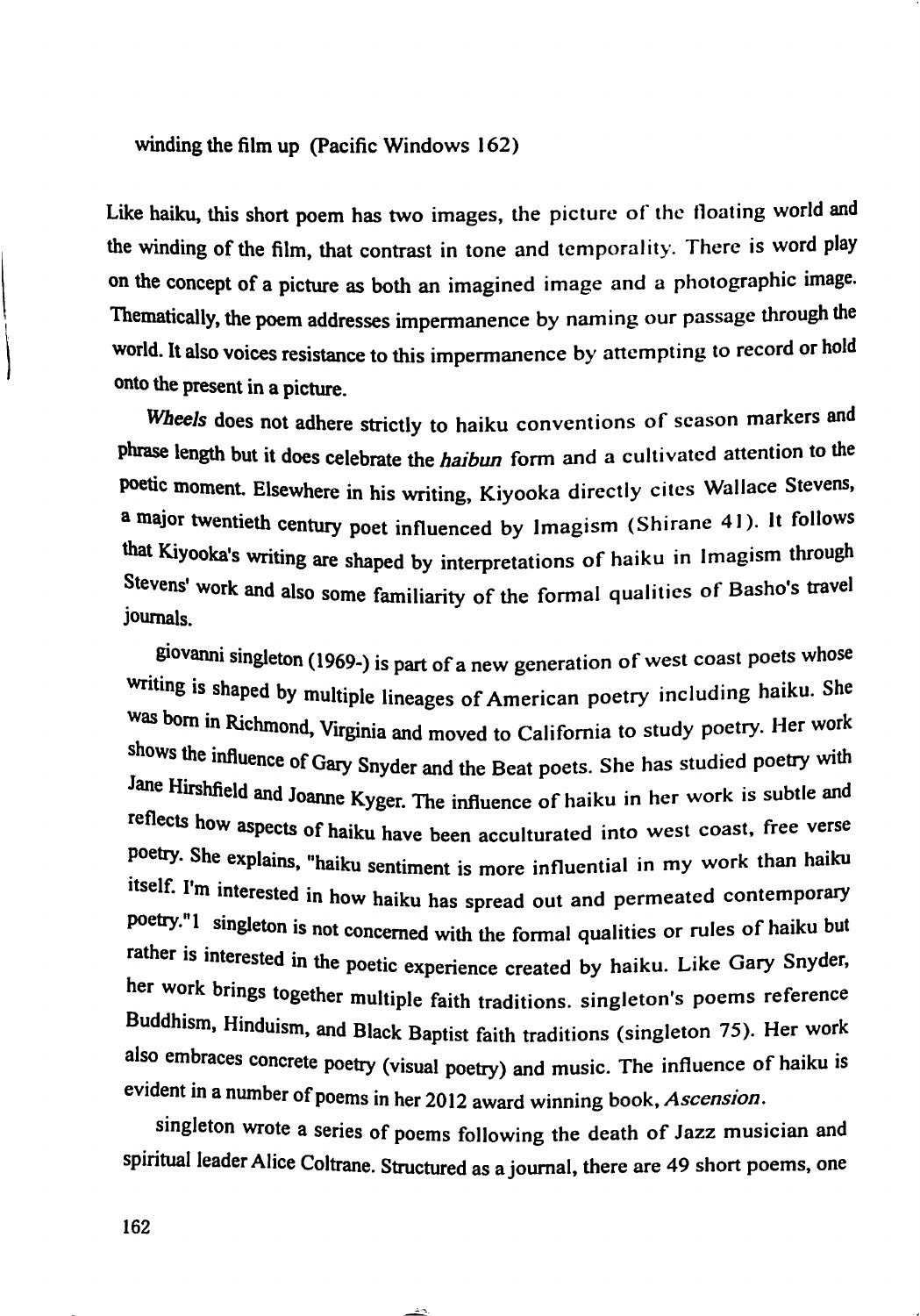for each day that Coltrane's spirit was in the bardo. This concept reflects a Buddhist belief that in the time following death, the spirit is in an intermediary space between death and rebirth. The poems are spare and attend to subtle changes in the seasons. The influence of Joanne Kyger is evident in the chronological naming of the poems. "Day 30" begins in observation:

{021007.saturday}

#### DAY 30

in the Spring garden, Bessie the outdoor cat claws at her makebelieve mouse.

On one level, the "make-believe mouse" describes reality in a direct observation. On another, it points to an illusion of reality. The poem then pivots to a quiet restrained interior interpretation of this image:

now is not the day for growing figs.

This last stanza has a resigned tone. The poem evokes a realization by bringing together an attention to the present moment through two images. This realization, however, remains mysterious. The poem functions in the contrast of these images and does not have an over arching narrative frame, singleton's poems show multiple formal influences including free-verse poets influenced by haiku and her own training in Tibetan Buddhism, singleton's work is an example of how haiku has imbued the aesthetics of free verse poetry.

Haiku has been influential in North American poetry for more than a century.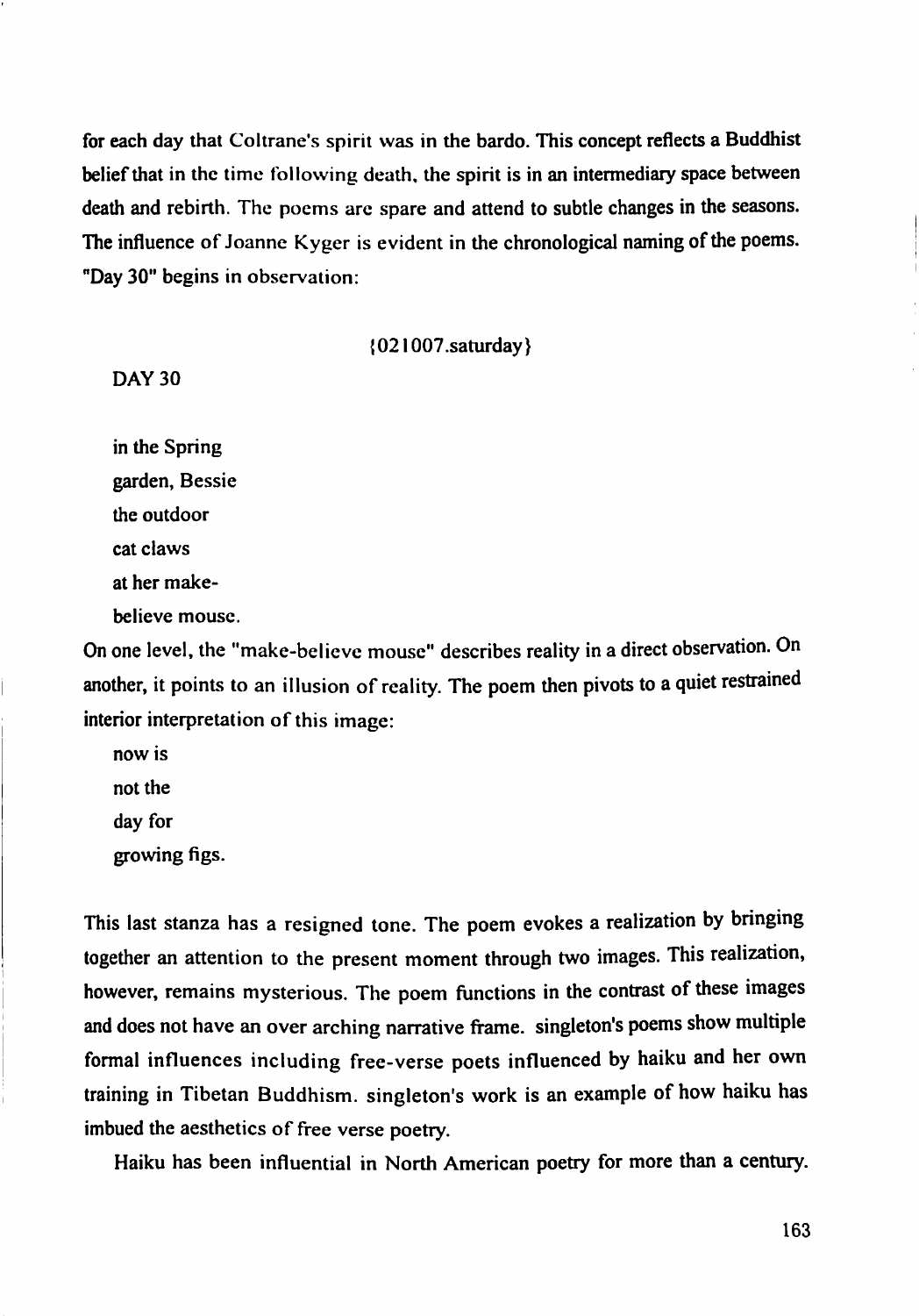This influence lives in a variety of spaces such as formal and aesthetic qualities. It also includes the thematic qualities of poems and approaches to broader aspects of cultivating poetic attention. The poetry and broader creative practice of Jane Hirshfield, Roy Kiyooka, and giovanni singleton illuminate ways that poets in North America access the tradition of haiku and interpret it within their poetics. In Hirshfield's poems there is an interrelation of images that olTers sensory awareness. In Kiyooka's writing the juxtaposition of images evokes impermanence while in singleton's poems this juxtaposition draws attention to the present moment. These poets are employing aspects of haiku in free verse poetry. As singleton points out, her goal is to create sentiment of haiku or aesthetic experience of haiku. These free verse poems use the techniques of both haiku and free verse to create a poetic moment. The formal structures of haiku such as 5-7-5 syllable count and one season marker are largely set aside however there is a connection to the sentiment of haiku. These are just a few examples of the many contemporary poets writing in conversation with Basho and the tradition of haiku.

Notes

 $(1)$  Personal interview with giovanni singleton. January, 2016.

#### Works Cited

Blyth, R.H. Haiku Vol. 1: Eastern Culture. Tokyo: Hokuseido, 1952. Print.

• Haiku. Vol. 2: Spring. Tokyo: Hokuseido, 1968. Print.

Hakutani, Yoshinobu. Richard Wright and Haiku. Columbia: University of Missouri Press, 2014. Print.

Harris, Peter. "About Jane Hirshfield" Ploughshares 24:1 (Spring, 1998) p. 199-205. Digital.

- Hass, Robert. The Essential Haiku: Robert Hass Versions of Basho, Buson & Issa. Eastbum: Bloodaxe, 2013. Print.
- Henderson, Harold G. An Introduction to Haiku: An Anthology of Poems and Poets

 $\rightarrow$ 

164